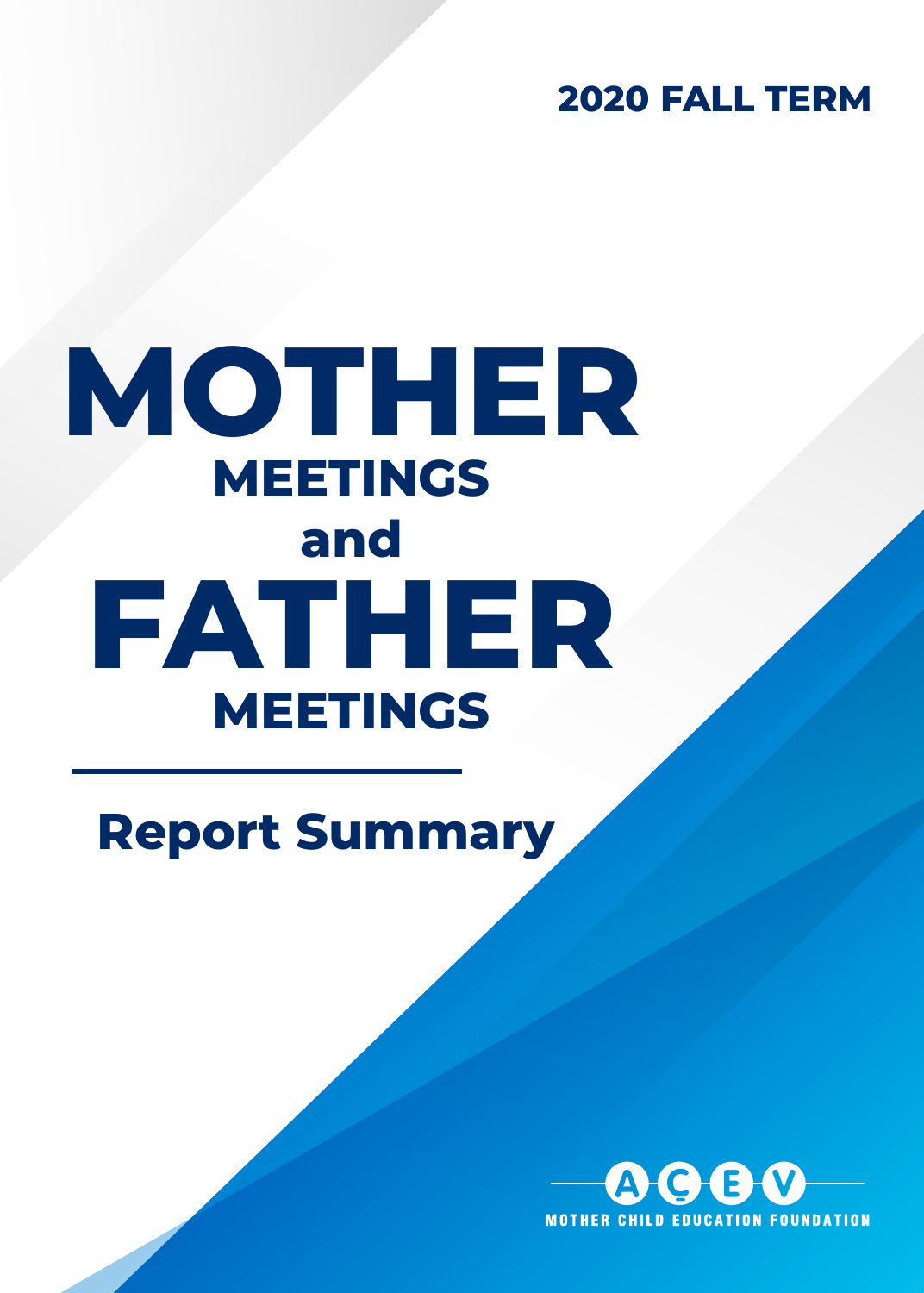**Implementation and Development Team:** Ahmet Çetin, Berk Erdem, Burcu Atlı, Deniz İrem Ergüney, Gizem Gül Taşçı, Hasan Deniz, Kadir Engil, Umman İrice

**Department Assistants:** Elif Tanrıver, Ferda Ayan

**Monitoring Team:** Kübranur Şahin, M. Uğur Kaya

**Interns:** Dilan Efe, Esin Çalışkan, Gülşen Sülün, Sena Günler, Tuğba Şabanoğlu, Zehranur Koçyiğit, Zeliha Dağaşar

**Consultants:** Professor Sevda Bekman, Assistant Professor Ersoy Erdemir

**Graphic Design:** Perspektif Design - Erkan Gündogan

**January 2022 İstanbul**

# **Reference:**

AÇEV (2022). Mother Meetings and Father Meetings 2020 Fall Term Report Summary. AÇEV: İstanbul.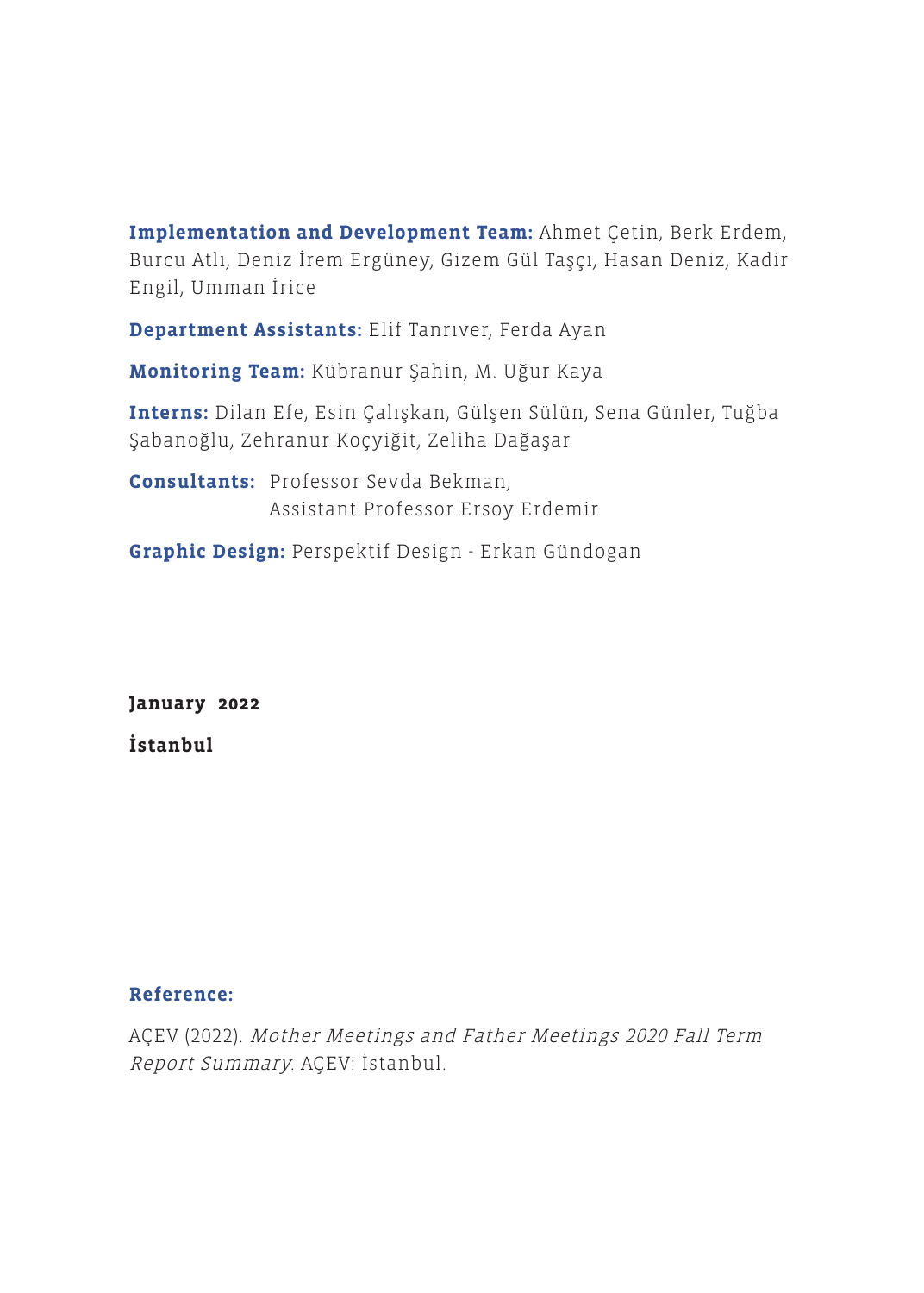# **Table of Contents**

| 1. Introduction 5                                                       |     |
|-------------------------------------------------------------------------|-----|
|                                                                         |     |
|                                                                         |     |
|                                                                         |     |
|                                                                         |     |
| 1.3.2. Introduction to the New Implementation for Educators and Field   |     |
|                                                                         |     |
|                                                                         |     |
|                                                                         |     |
|                                                                         |     |
|                                                                         |     |
|                                                                         |     |
|                                                                         |     |
|                                                                         |     |
|                                                                         |     |
| 2.2.5. Online End of Implementation Questionnaires for Participants and |     |
|                                                                         |     |
|                                                                         |     |
| 3.1. Demographic Characteristics of Implementation Participants  10     |     |
|                                                                         |     |
|                                                                         |     |
|                                                                         |     |
|                                                                         |     |
|                                                                         | .12 |
| 3.2.3.2. Educators' Evaluation of the Implementation Process 12         |     |
|                                                                         |     |
|                                                                         |     |
|                                                                         |     |
|                                                                         |     |
|                                                                         |     |
| 4. Discussion 24                                                        |     |
|                                                                         |     |
|                                                                         |     |
|                                                                         |     |
|                                                                         |     |
| References 17                                                           |     |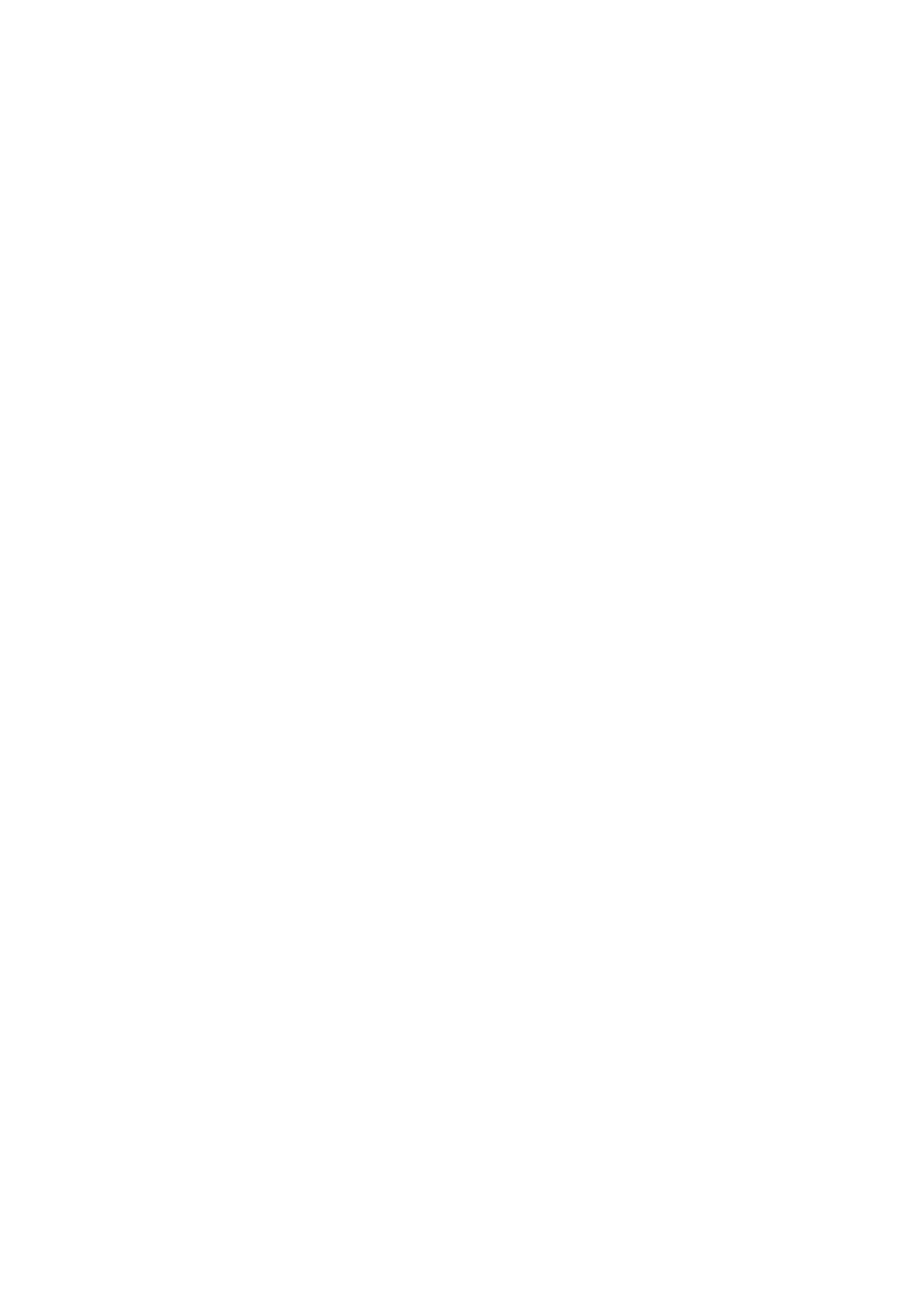# <span id="page-4-0"></span>**1. Introduction**

#### **1.1. What is the Background of the Implementation?**

Although developmental opportunities are of vital importance for households in need, available data show that developmental opportunities in such households are low in proportion to the household's income level and especially the educational status of the mother (Development Analytics, 2017);

- **•** Seventy-one percent of children under the age of five have fewer than three children's books or picture books in their homes.
- **•** Sixty-eight percent of children with three or more children›s books live in households with the highest wealth level, while 6% are in the lowest wealth level.
- **•** The percentage of children playing with two or more types of toys increases together with the education level of the mother. Forty percent of children whose mothers did not attend school or did not complete primary school have less than two types of toys.

Reasons such as the pandemic, the increase in poverty and the social gap, children's exposure to even more violence and abuse while being forced to stay at home, the rise in child labor and children losing access to school, early childhood care and education services poses the risk of intensifying the existing inequalities in both our country and the rest of the world.

Compared to adults, children are among the groups that are significantly affected by adverse social occurrences such as pandemics and natural disasters, as they lack experience and skills in accessing resources through which they can meet their own developmental, socialemotional, spiritual, and behavioral needs independently (Schonfeld and Demaria, 2015). During the pandemic, it has become difficult to follow a balanced and sustainable approach for both parents and their children.

The results of the studies conducted in this respect point out the need for intervention programs to eliminate the possible and existing negative psychosocial effects of the pandemic, support the well-being of all individuals in the household and especially creating a supportive environment for children with structured and systematic approaches.

#### **1.2. Preparation Process for Mother Meetings and Father Meetings**

AÇEV entered the process of reorganizing its efforts to support children growing up in unfavorable conditions, which are a part of its founding purpose, based on both the general characteristics of households in need and the possible effects of the pandemic. Work began on a model that can support the well-being of all individuals. For this purpose, an implementation model was designed to support the developmental needs of children, the parenting knowledge, attitudes of mothers and fathers, and the interaction between spouses through collaboration of education department experts, consultants, administrators, and members of the Executive Board.

While it was decided for the meetings to be carried out by educators who successfully completed the educator training of the Mother Support Program and the Father Support Program and carried out the implementations in the field, various meetings were also held with the volunteer educators to obtain their opinions on the implementation.

Due to the scarcity of types and numbers of toys in the children's homes and the fact that children had to stay away from school during the pandemic, it was decided for the implementations to involve materials that contribute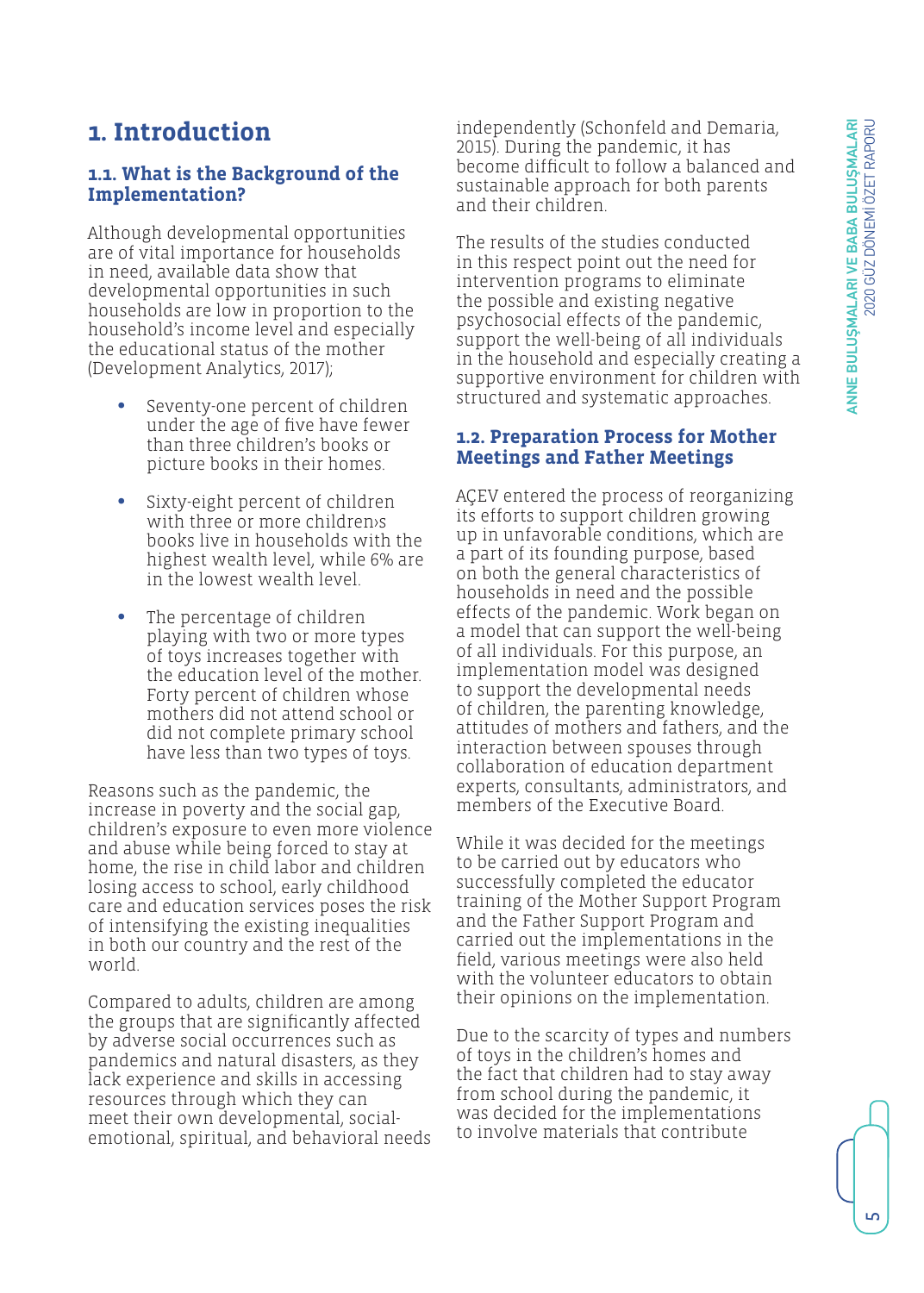<span id="page-5-0"></span>to supporting the different areas of development for children as well as stationery.

Eight sessions were created using the contents of the Mother Support Program and Father Support Program to support the parenting knowledge and attitudes of the mothers and fathers. Care was taken to ensure that the sessions consisted of basic attitude and communication sessions that would support parentchild interaction, as well as sessions that included developmental areas to support developmental needs. Furthermore, children's activities were also added so that parents could spend quality time with the child and support children's various developmental areas.

With the addition of two sessions for introduction and warm-up at the beginning of the implementation, it was decided that the total number of sessions would be ten weeks and that video meetings would last for an average of fifty minutes for each meeting.

Participant information and observation forms, online evaluation questionnaires, pre- and post-test applications, and observations of AÇEV center experts were used to monitor the implementation process and the results it created for the participants. Implementations of 2020 fall started at the beginning of November, and 2021 spring implementations started at the beginning of March.

#### **1.3. How are Mother Meetings and Father Meetings Implemented?**

The second was the box containing eight packages, called "My Home Play Box", which included weekly materials that were sent to the households of the parents attending the meetings to support the development, learning, and well-being of the child. A weekly 1 GB internet package was also provided free of charge to the participants throughout the meetings.

In the WhatsApp groups involving the mothers/fathers, educators made reminders for the parents to use the "My Home Play Box" materials, read the weekly information text, and perform the special children's activities for each week. They also created a suitable environment in which participants could share their experiences. In the weekly online video meetings, experiences were shared over the contents of the week in question and the topic of the week was discussed over the informative texts.

# **1.3.1. My Home Play Box Contents**

Box contents were created separately for the age groups of 3-6 and 7-11. The box for the age group of 7-11 and the relevant implementations were only available for Father Meetings. Since it was aimed for the participants to carry out activities with only the related content every week, "My Home Play Box", which would be sent to households, was designed to include eight separate packages with special content for each week. Information cards indicating the purpose of use, usage instructions, and supported development areas for the play materials, books and parent interaction materials were also included.

#### **1.3.2. Introduction to the New Implementation for Educators and Field Consultants**

A comprehensive educator guide was prepared on how the implementations would be implemented by educators. The "My Home Play Box" package was also sent to the educators and field consultants so that they could see the contents in advance and work on these. Meetings involving detailed descriptions of the implementations and sample video sharing sessions were held with the educators and field consultants who would implement the Mother Meetings and Father Meetings. The aim of this implementation was for the educators to gain experience in areas such as keeping the flow while transferring information

ဖ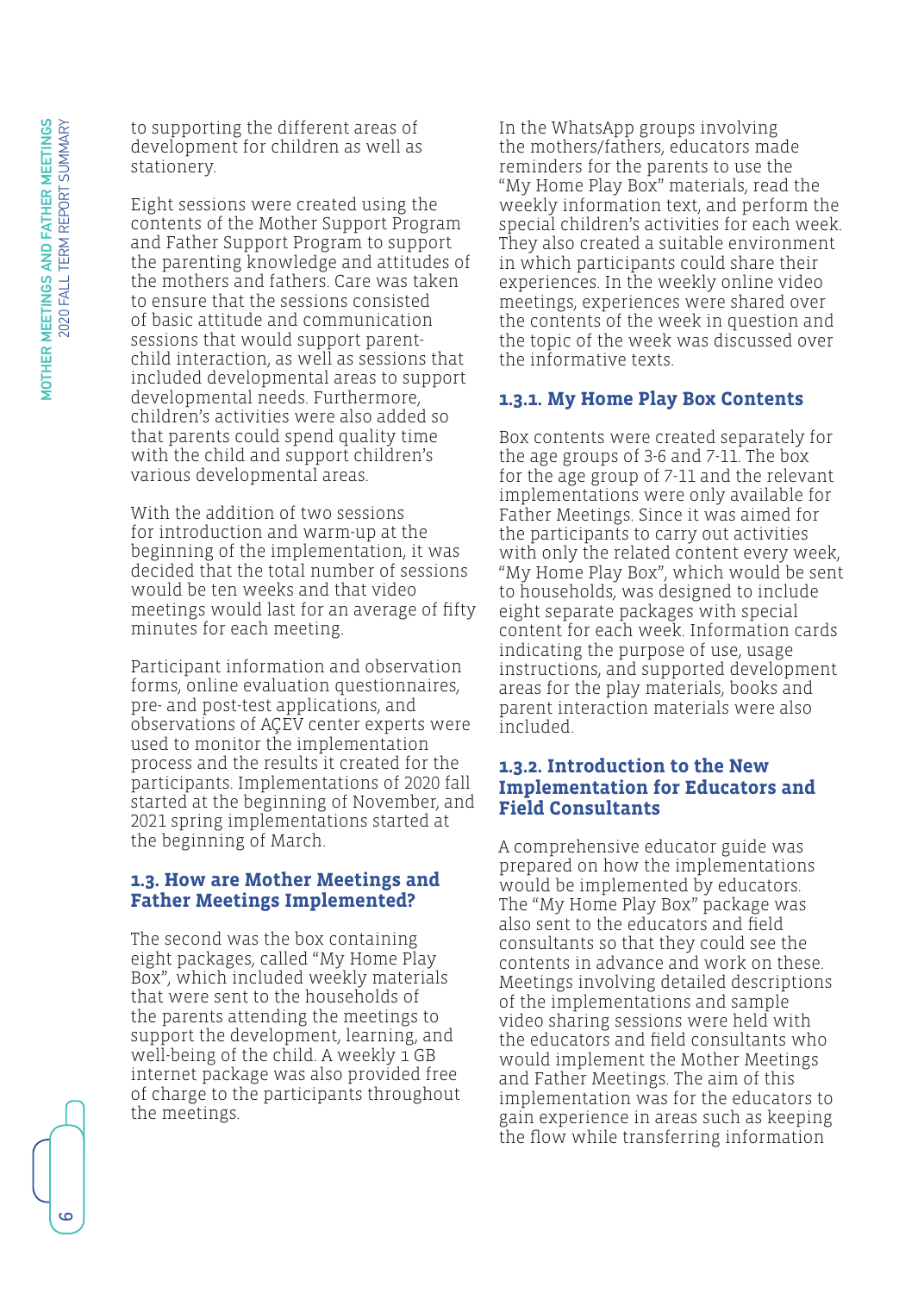<span id="page-6-0"></span>

and encouraging the participants to share their experiences and use the weekly materials correctly.

#### **1.3.3. Cooperation with Institutions**

To implement the Mother Meetings and Father Meetings, meetings involving explanation of the implementations and the intended target population criteria were held with institutions (municipalities, non-governmental organizations, district governorates, schools, etc.). Lists were created according to AÇEV's target population criteria. Candidate participants in the lists from institutions were called by field managers and educators and invited to the introductory meeting if they met the target population criteria.

# **1.3.4. Flow of Implementation**

WhatsApp groups consisting a maximum of 14 people were formed with the candidate participants who met the conditions and stated that they wanted to participate. Online meetings were planned according to the appropriate days and hours for the participants and the educator. The application forms containing the information of the participants who made a final decision to participate after the Introductory Meeting were filled out online by the participants.

The first two Mother Meetings and Father Meetings were intended to introduce people to each other and ensure adaptation of the participants. With the finalization of the participant lists after the two meetings, the "My Home Play Box" package was sent to the households. After the "My Home Play Box" package was delivered to the households, the implementation continued with eight online video meetings held over the contents of the package.

While not mandatory, there was also a Closing Meeting in which the changes created by the implementation process in the participants were discussed and farewell messages were exchanged. Thus, the groups were completed through ten online video meetings, with two held at the beginning and eight held over the package.

#### **1.3.5. Monitoring and Observation Processes for the Groups**

For Mother Meetings, the attendance of the participants was monitored up on a weekly basis by the educators and the field managers. For Father Meetings, the monitoring process started with the monitoring form received at the end of the term and continued on a weekly basis in the spring term. For the participants who could not attend, either make-up meetings of a supportive nature were

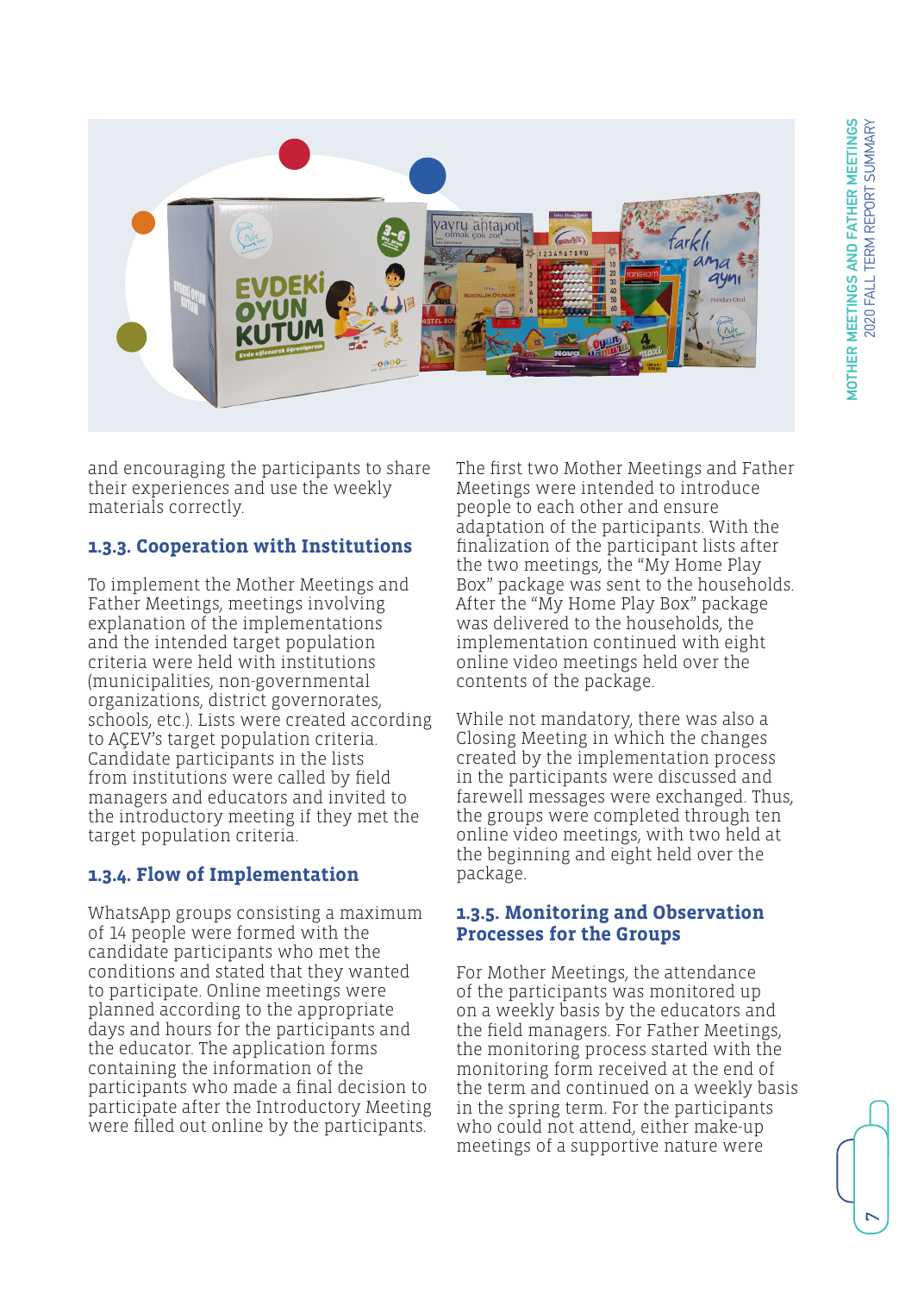<span id="page-7-0"></span>held or the participants were contacted and informed individually.

The observation processes for Mother Meetings and Father Meetings involved observation forms mostly focusing on the flow of weekly video meetings. After observation, the field consultants gave feedback via the observation forms.

Since Mother Meetings and Father Meetings were implemented for the first time in the field and consisted online implementations, experiencesharing meetings were held during the implementation period to support the educators throughout the implementations and to ensure that they learn from each other's experiences.

# **2. Method**

# **2.1. Purpose of Evaluation**

Mother Meeting and Father Meeting implementations were developed rapidly under the conditions brought on by the pandemic and implemented for the first time in the fall of 2020 to support the development of children in target populations, which could not be met faceto-face. The aims of this study, in which the implementation of Mother/Father Meetings was evaluated, can be listed as follows:

**•** Objective 1. To examine the demographic characteristics of the participants in terms of the prioritized target population criteria.

Hypothesis 1. The number of participants meeting the prioritized target population criteria will increase.

**Objective 2.** To analyze the continuity of attendance by participants.

> Hypothesis 1. The average attendance of participants will be above seven sessions.

**•** Objective 3. To analyze the distribution of points in the observation forms and to evaluate the comments of the observers.

Hypothesis 1. Observations that score below 70% in the observation scores will be below 15%.

**Objective 4. To understand** educators` process evaluations.

**•** Objective 5. To examine the behavioral changes reported by the participants as a result of the program.

Hypothesis 1. The frequency of positive parenting behaviors reported by the participants will increase from the beginning to the end of the implementation

Hypothesis 2. From the beginning to the end of the implementation, fathers' reported level of participation in the housework will increase.

Hypothesis 3. Gender attitudes reported by fathers throughout the implementation will be more egalitarian.

**Objective 6.** To examine how often participants used the delivered materials.

Hypothesis 1. From the beginning to the end of the implementation, the participants will report that they used the materials more often with their children.

**•** Objective 7. To understand in which aspects and to what extent the participants think they benefit from the implementations.

# **2.2. Data Collection Tools and Methods**

The objectives of the process evaluation study and the hypotheses created for these objectives were examined through

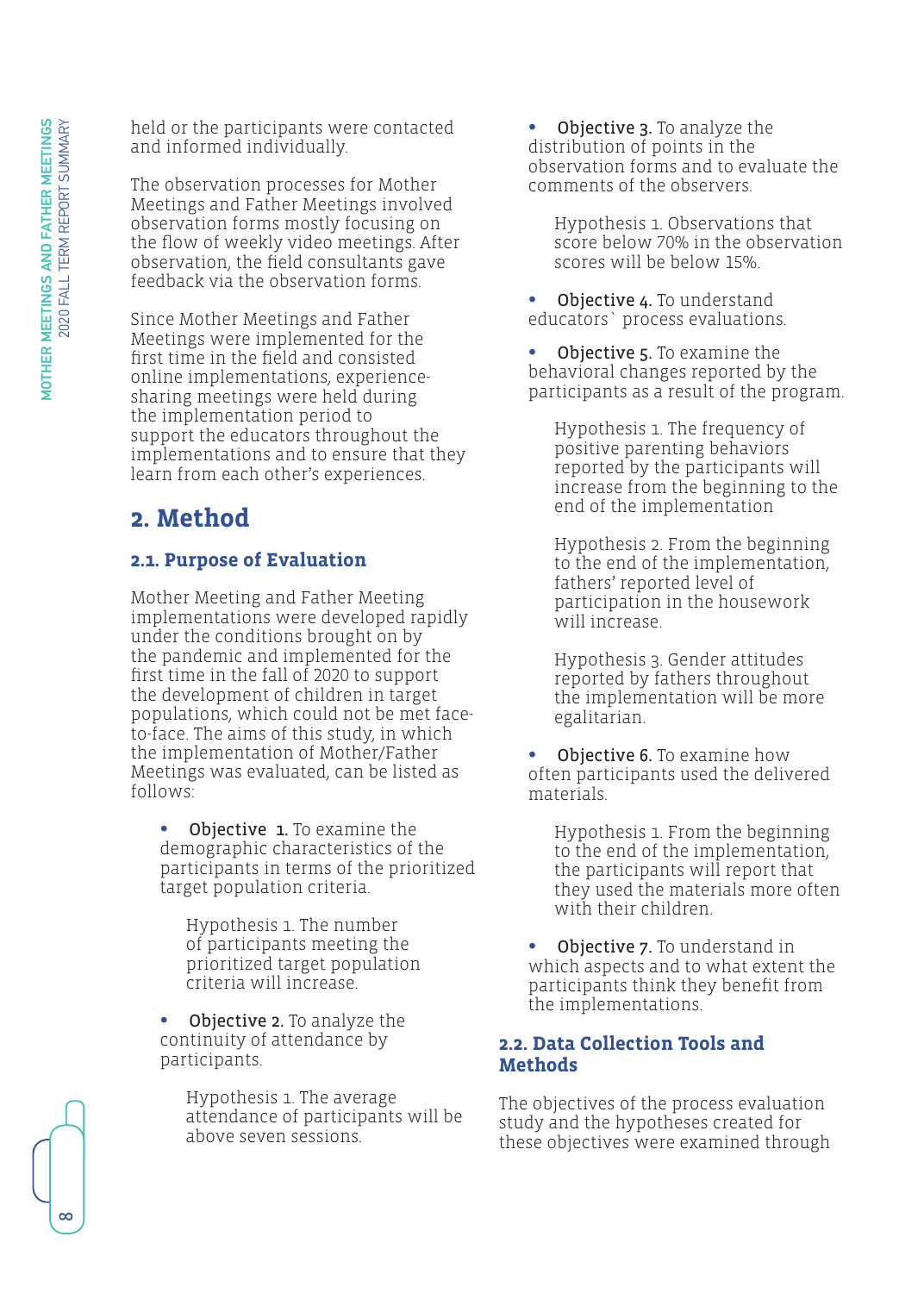<span id="page-8-0"></span>the information obtained by seven different tools. These are as follows:

#### **2.2.1. Application and Participant Information Form**

The information collected with the form included names and surnames of the participants, type of implementation they participated in, age group of the child for whom the participants would attend the meeting, year of birth, contact information, educational status of participants and their spouses, employment status, monthly income in the household, number of children, and birth dates and sexes of the children.

# **2.2.2. Observation Form**

The observation form was created to evaluate the educator's implementations in a standard way, determine any areas that may be improved, define the relevant action plans and monitor the implementations.

#### **2.2.3. Experience-Sharing Meetings with Educators**

These were formed to support educators throughout the implementation, enable educators to learn from each other's experiences to reveal challenging areas and overcome these, and provide information to those educators who had not yet started the implementation. Suggestions from educators and field consultants were collected.

#### **2.2.4. Pre- and Post-Test Phone Questionnaire for Participants**

Interviews were planned to take 20 minutes. The questionnaire developed for interviews was started with informing the participants and obtaining their permission. The participants were asked questions regarding the following about themselves and their families,

- **(a)** demographic information,
- **(b)** a supportive environment at home for the child,
- **(c)** materials that are present or absent at home and their frequency of use,
- **(d)** parenting behaviors,
- **(e)** attitudes towards gender equality,
- **(f)** participation in household chores; and
- **(g)** evaluation of the implementations at the end of implementation.

Pre-tests were completed with 363 participants in total. One hundred sixty of these participants were mothers and 203 were fathers. In the post-tests, the same participants were called; 66% of them were reached and the post-tests were completed with 238 people in total. Of the 238 participants, 118 were mothers and 120 were fathers.

Sixty-eight percent of those participating in the Father Meeting pre-test process consisted parents to children in the age group of 3-6 while 32% consisted parents to children in the age group of 7-11. In the post-test process, 67% of Father Meetings were held with parents to children in the age group of 3-6 while 33% were held with parents to children in the age group of 7-11.

Sixty-four percent of the mothers attending the Mother Meetings were at an education level of middle school and below while 59% of the fathers attending the Father Meetings were at an education level of high school and below. Ninetytwo percent of mothers attending the Mother Meetings and 58% of fathers attending the Father Meetings had a monthly average income below 4,000 TL.

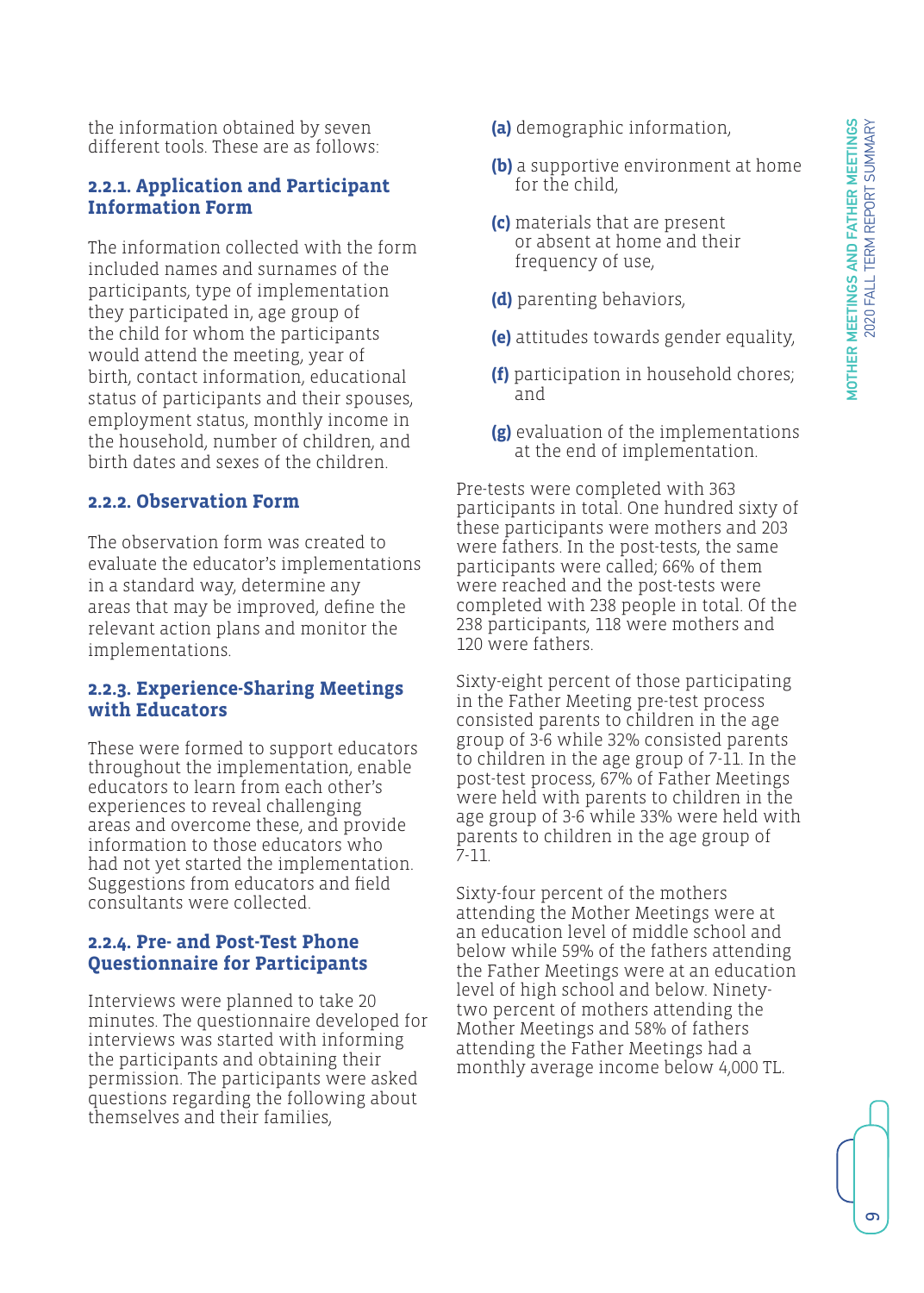#### <span id="page-9-0"></span>**2.2.5. Online End of Implementation Questionnaires for Participants and Educators**

At the end of the term, an online questionnaire was shared to understand in which areas the participants benefited from the program, how supportive they found the materials, and what their satisfaction levels and opinions were.

The online questionnaire conducted with the participants involved 253 mothers and 303 fathers who gave at least one evaluation response. Approximately 80% attended seven or more sessions. Furthermore, 71% of the fathers were participants for the age group of 3-6.

In addition, a similar online questionnaire was performed to get the opinions of educators about the implementation process. With the questionnaire, the educators were asked to evaluate the program, the effectiveness of the interactions within the implementation, the materials included in the implementations, the weekly information notes, the online tools over which the implementation took place, their ability to use technological tools, the observation process, and the experience-sharing meetings. In addition, suggestions for improving the implementation were also received.

The questionnaire was answered by 43 Mother Meeting educators and 29 Father Meeting educators. The rate of educators who completed implementations with more than one group was 14% in Mother Meetings and 19% in Father Meetings. Responses were usually collected from educators who completed implementation with a group.

#### **2.2.6. Evaluations of the Headquarters Team**

The evaluations of AÇEV department experts were also qualitatively reflected in the report. These experiences were obtained from the interaction environments listed below.

- **•** Supervision visits within the scope of implementations,
- **•** Closing Meeting visits during which participants shared their views on the implementation,
- **•** WhatsApp groups established for educators to communicate,
- **•** Scheduled phone calls with educators,
- **•** AÇEV consultants' impressions and notes about observation visits.

These experiences were evaluated together by AÇEV consultants and relevant AÇEV headquarters team staff, and then notes were collected regarding the suggestions and ongoing implementations. Observations regarding the spring term were also included in the report to expand the suggestions.

# **3. Results**

# **3.1. Demographic Characteristics of Implementation Participants**

Six hundred ninety-three of 723 (96%) mothers who applied for Mother Meetings and 997 of 1273 (78%) fathers who applied for Father Meetings completed the implementation. Fifty-five groups in Mother Meetings and 99 groups in Father Meetings were completed.

Very few participants either applied but did not start, or could not continue because the group was closed due to the low number of participants. It was observed that the participants in the Mother Meetings were unable to attend implementations due to health problems and having patients requiring their care, while in the Father's Meetings the participants left the implementations early due to variable and long working hours, and exposure to disease during the pandemic. While 22 participants (3%) left the Mother Meetings, 248 participants (20%) left the Father Meetings.

 $\rm{O}$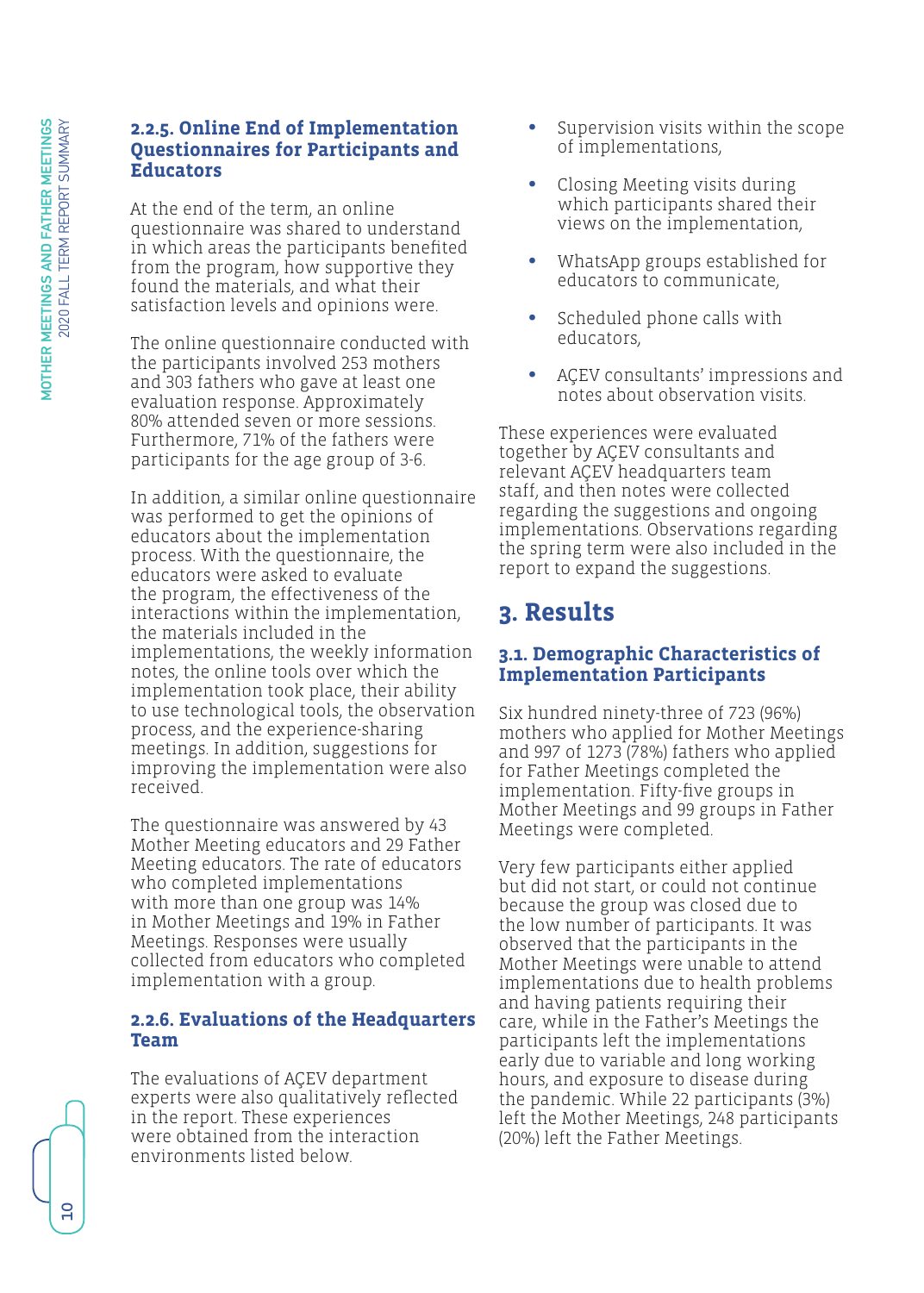#### <span id="page-10-0"></span>Figure 1. Participation percentage by session



In the spring term of 2020, 19% of the mothers were within the prioritized target population as secondary school graduates at most while 50% of the fathers were within the prioritized target population as high school graduates at most. In the 2020 fall term, these ratios increased to 65% for mothers and 70% for fathers.

Twenty-two percent of the mothers in the spring 2020 term had an average monthly income of less than 3000 TL. In the 2020 fall term, 56% had a monthly average income below 2500 TL. In terms of income level, it is seen that 61% of Father Meeting participants had a monthly average income under 4000 TL. In the spring 2020 term, this ratio was only 32%.

#### **3.2. Process Evaluation**

#### **3.2.1 Monitoring the Attendance of Participants**

The average number of attended sessions out of 10 was 8.4 for mothers and 8.7 for fathers. Given the second purpose of the evaluation, this reveals that the participants attended the sessions at a high rate (See Figure 1. Participation percentage by session).

#### **3.2.2. Evaluation of Observations**

Observations were carried out by Field Consultants, Field Managers, and department experts who had completed the "Field Consultant Training" conducted by ACEV.

Two hundred sixty-six observations in total were made with 94 at the Mother Meetings and 172 at the Father Meetings.

Observations took place mostly in the first, second and eighth sessions. It is seen that the observation scores were generally high, with observations below 70 points making up 7.5% of the whole.

In the observations for the Mother Meeting and Father Meeting groups, the most frequent positive feedback by the field consultants was given in regard to communication with participants (use of a positive language, a warm greeting, addressing the participants by their names, answering their questions and supporting them in using the application materials) during the implementations.

The area that was most often communicated in group observations and where feedback was given to educators for improvement, on the other hand, is time management.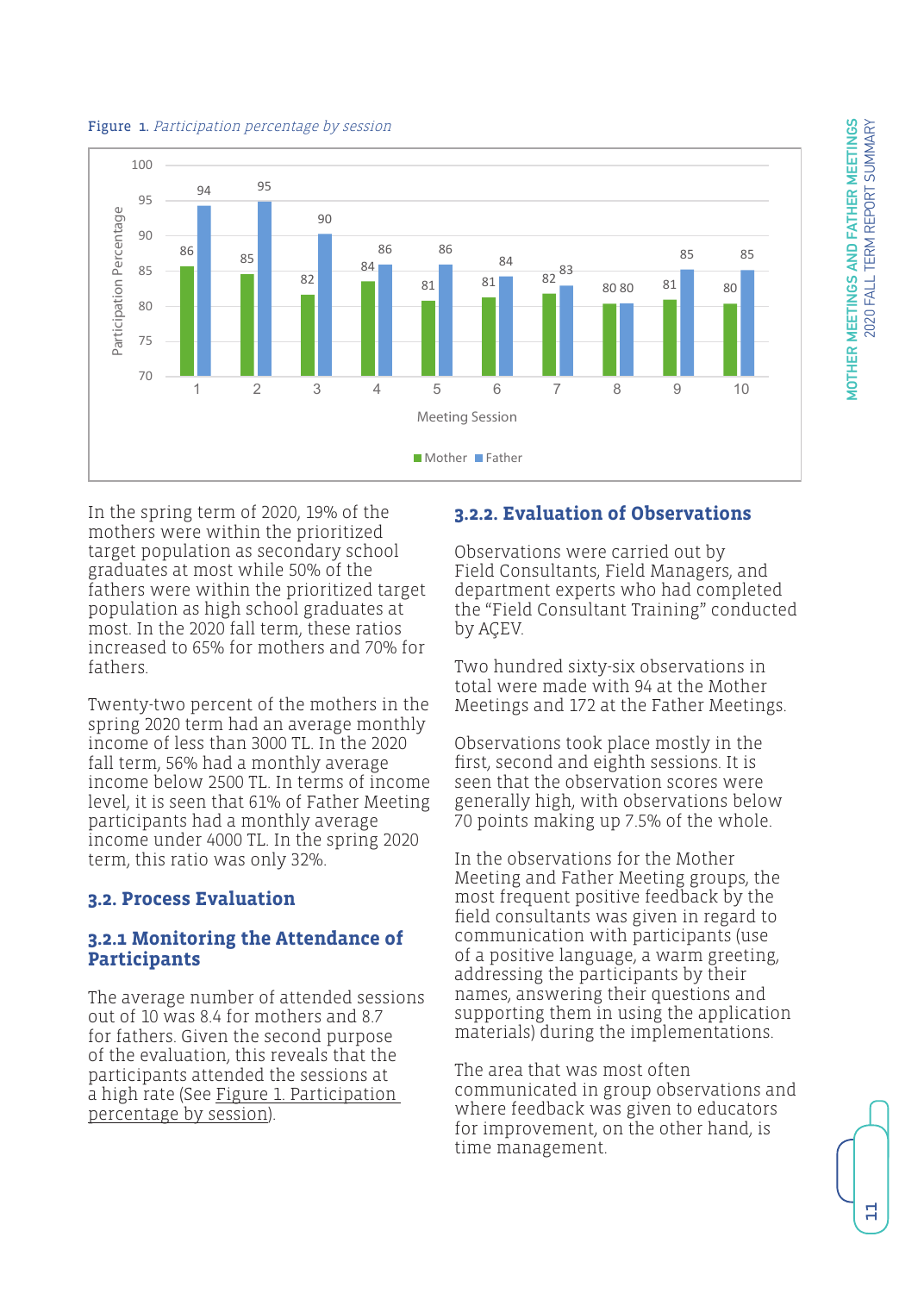# <span id="page-11-0"></span>**3.2.3. Process Evaluations of Educators**

Data were collected from two sources for the process evaluations. The first of these sources was the quantitative and qualitative data from the online questionnaire filled out by educators at the end of the term, and the second consisted the experience-sharing meetings with the educators.

# **3.2.3.1. Educators' Evaluation of the Packages**

It was determined that the ready-to-use developmental materials and books in the package were effective in immediate interaction between the parents and the child. In addition, it was seen that the packages encouraged both the child and the parent to continue the implementation sessions.

The comprehensibility of contents of the weekly information notes by the participants was generally evaluated as "quite appropriate" (71%) and "completely appropriate" (13%).

In consideration of the frequency with which the participants read the weekly information notes (1-Never read the notes, 5- Always read the notes) before the meetings, it was reported that the Mother Meeting participants ( $M$  = 3.6) read the notes more frequently than the Father Meeting participants did  $(M = 3.1)$ .

The vast majority of the educators answered with either "very satisfied" (49%) or "completely satisfied" (44%) when asked about the contents of the educator package and to what extent the content of the curriculum met their needs in terms of being able to conduct the implementations

# **3.2.3.2. Educators' Evaluation of the Implementation Process**

Interaction is established as one of the most important components of remote education. When the educators were asked to rank interactions, "educatorparticipant interaction was found to be the most intense" while "participantparticipant interaction was found to be the least intense". It can be said that this was due to the constraints related to the use of methods that would enable participants to interact with each other in online environments.

Eighty-six percent of the educators stated that the experience-sharing meetings met their needs. These meetings were effective in reducing the anxiety experienced by some educators and helped the educators who did not open a group to see themselves as more competent to open a group.

One of the points emphasized by educators as a strength of the application was the ability to reach people who could not be reached in face-to-face implementations.

# **3.3. Result Evaluation**

# **3.3.1. Reported Parenting Behaviors**

The participants were asked to report how often they performed the parenting behaviors that support the child's development over 27 statements, and the analysis included answers from 118 mothers and 120 fathers. An average of the frequencies in all questions was calculated. Since the pre- and posttests were applied to a paired sample (repeated measurements), the results were evaluated with 2(pre, post) × 2(mother, father) mixed ANOVA. An increase was observed in the parenting behavior scores in the post-test compared to the pretest (See Figure 2. Pre-Test and Post-Test Parenting Scores of Phone Questionnaire Participants). The impact level of this difference was determined to be of "high" on the statistical scale (Richardson, 2011). It was observed that the increase in the parenting behavior score of the mothers was higher than that of the fathers. However, this is a rather low-impact difference.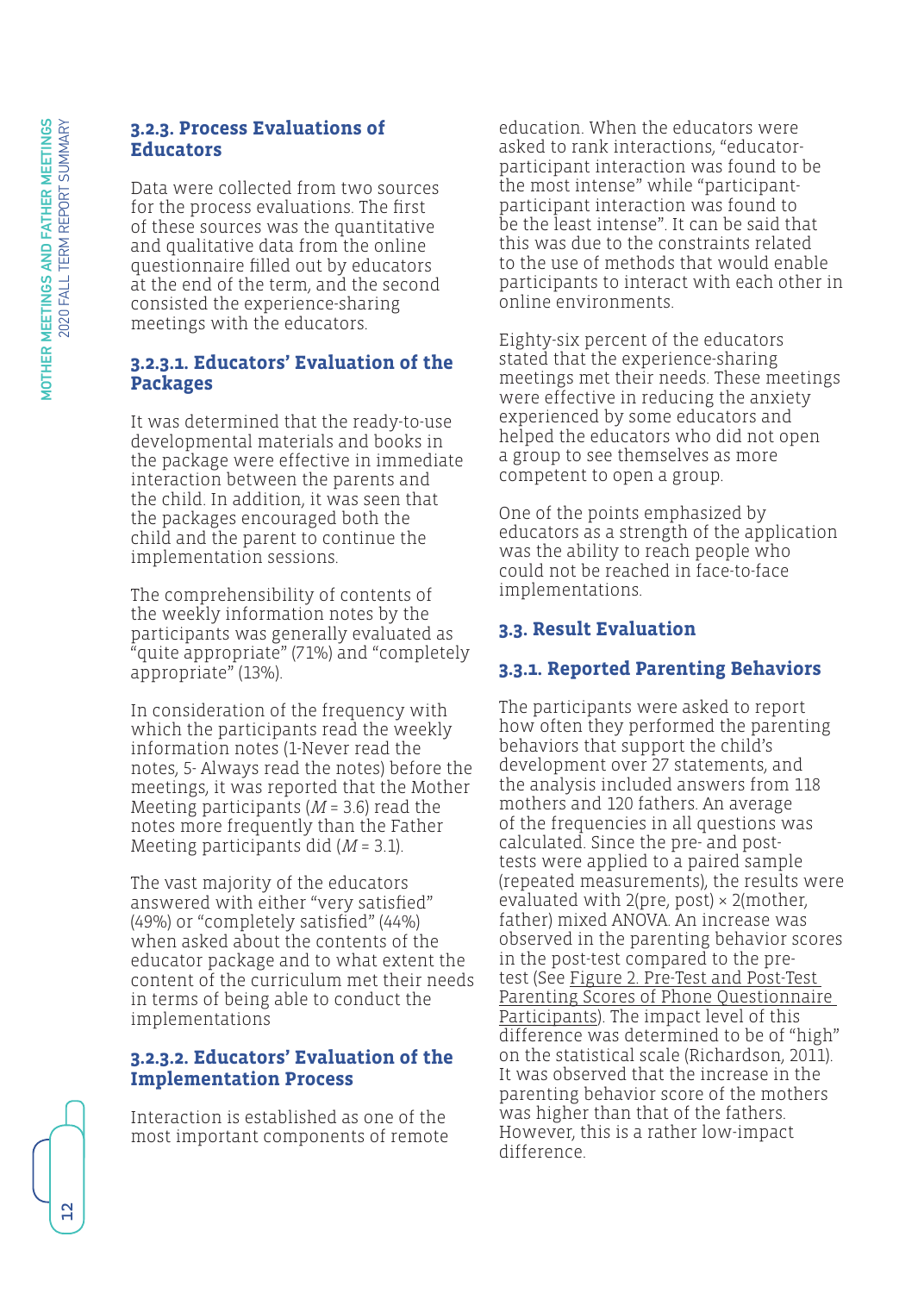

#### <span id="page-12-0"></span>Figure 2. Pre-Test and Post-Test Parenting Scores of Phone Questionnaire Participants

The five statements with the highest increase were as follows:

- **•** I consistently apply the rules I establish for my child (Positive Behavior Development)
- **•** I give my child responsibility for daily chores at home (Teaching Responsibility to the Child)
- **•** I provide opportunities for my child to do activities that will improve their manual skills (by providing materials such as scissors, paper, pencils, paint, play dough, beads, etc.) (Physical Activities)
- **•** I explain to my child the effects of their behavior on me (Listening to the Child - Self-Expression)
- **•** I read books to my child (Language Development and Cognitive Development)

Considering the fifth objective of the evaluation, the first hypothesis was

supported in terms of an increase in reported parenting behaviors that support children's development. For fathers, however, the second hypothesis related to higher participation in housework and the third hypothesis related to being more egalitarian about gender roles were not supported. This might be because meeting contents primarily focus on parenting attitudes and behaviors that support children's development.

#### **3.3.2. Evaluation of My Home Play Box Materials**

In analysis of the results for the preand post-tests, it was seen that the materials that the participants had the least frequently were abacus (52%), wooden play blocks (40%), and play dough (30%). When the questionnaire participants were asked whether they used these materials with their children, an increase was observed in the use of pencil sharpener, crayons and abacus by mothers and abacus by fathers.

Educators stated that a positive change was created in supporting the children's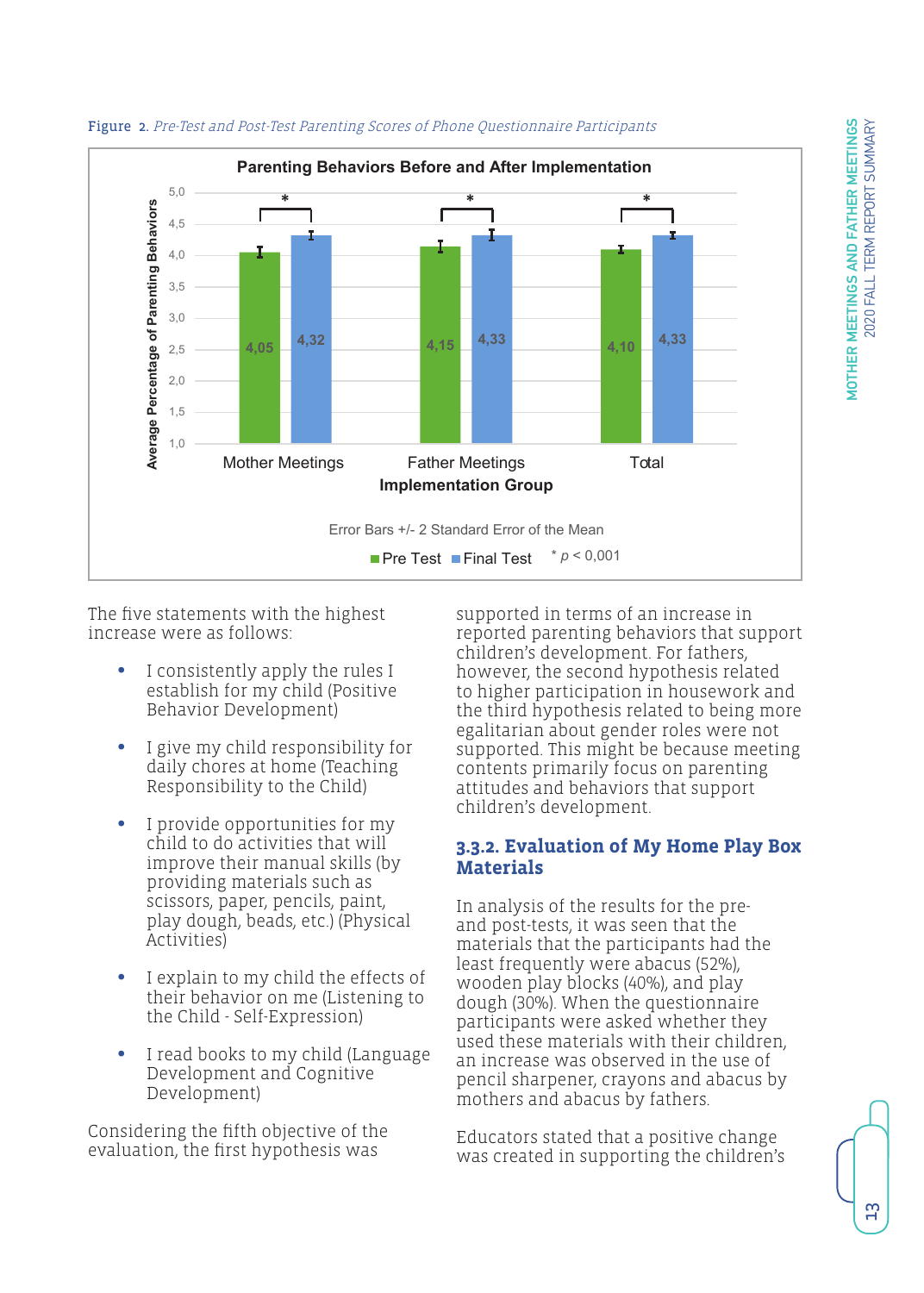<span id="page-13-0"></span>development and communication with the children through parents' application of the activities and developmental materials together with their children. The educators listed children's books, children's activities, and wooden play blocks as materials that met the parents' need the most, and wooden play blocks, children's books and play dough stood out as the most preferred materials in supporting the development of children.

# **3.3.3. Perceived Impact Assessments**

In examination of the aspects in which the participants benefited the most from meetings, the most common three answers were about improvement in their relationship with their children, increase in their self-confidence as parents and a rise in the time they spent with their children (See Figure 3. Participants' Evaluation of the Program in Terms of Benefit).

In the post-tests carried out by phone, participants stated that the content of the meetings was appropriate to support their children (92%), they learned things they could apply to support their children's development (92%), the materials sent home contributed in supporting their children's development (92%) and they found the meetings generally successful (95%). Most of the educators evaluated the implementations as effective (57%) or very effective (32%).

When asked for their opinions on continuing the implementation after the pandemic, 88% of the Mother Meeting educators and 83% of the Father Meeting educators replied with "Somewhat agree", "Agree" or "Strongly agree".

#### **3.3.4. Participant Support and Comments**

Upon being asked the question "To what extent would you recommend these Meetings to the mothers/fathers around you?" the participants were asked to reply with a range of options varying between "0 - I would not recommend them at all"

and "10 - I would definitely recommend them". Concerning the Net Promoter Score calculated via this question, those who rated between zero and six are defined as detractors, while those who rated seven and eight are defined as passive, and those who rated nine and ten are defined as promoters. The Net Promoter Score was calculated by subtracting the percentage of detractors from the percentage of promoters. Net Promoter Score was observed as 91% for mothers and 87% for fathers. These scores indicate that the participants were very satisfied with the implementations and they were highly likely to recommend the implementations to those around them.

As a result of the two open-ended questions asked to obtain the opinions of the participants at the end of the implementation, it was observed that the participants made positive comments about the implementation in general (describing it as good, useful, efficient, etc., 15%), their approach towards children changed, they started to see children as individuals and tried to understand their children's needs more (12%), and their knowledge and awareness in various fields increased (12%).

# **4. Discussion**

# **4.1. Assessment of results**

An evaluation of the implementation process revealed that compared to the previous term, the level at which the implementations reached participants with lower education and income was higher. Educators generally adhered to the content and implementation plan in both Mother Meetings (89%) and Father Meetings (92%). Educators contributed to the improvement of the process with the feedback they provided throughout the implementation. While the interaction between participants and educators was high, the interaction among participants appeared low. Participants, educators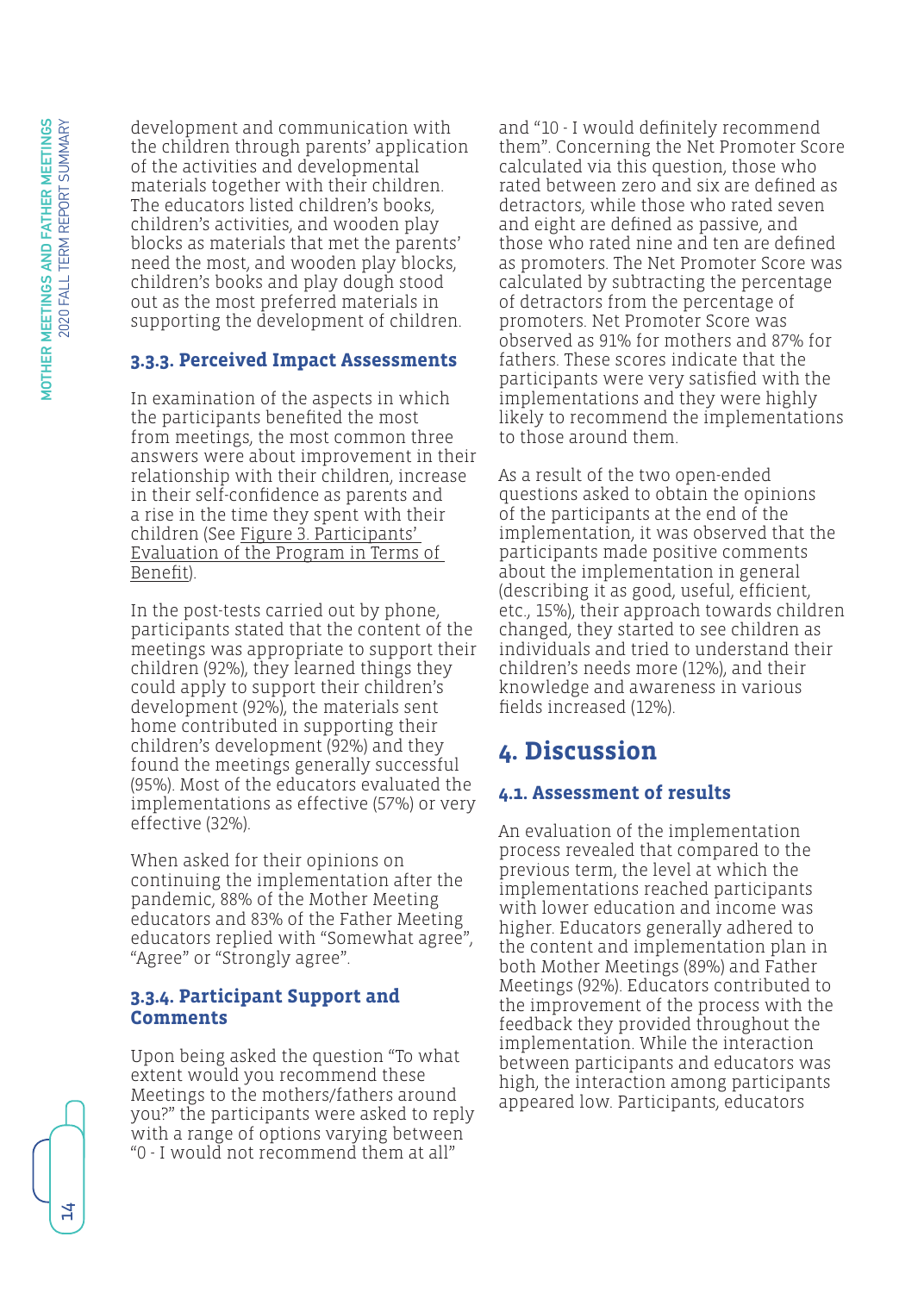

Figure 3. Participants' Evaluation of the Program in Terms of Benefit

and the headquarters team stated that the materials in "My Home Play Box" were found useful in supporting the development of children.

The results of the implementation were evaluated through the information received from the participants, educators and the headquarters team. Participants were generally very satisfied with the implementations and they were highly likely to recommend these to their friends. Participants of the Mother Meetings and Father Meetings stated that, after the meetings, they communicated

with their children by spending more quality time together, felt less lonely upon meeting with other parents on a weekly basis, and started to control their anger better.

The improvement experienced in the psychological well-being of the participants along with the meetings was also an important point in terms of providing a non-violent home environment supporting the development of children.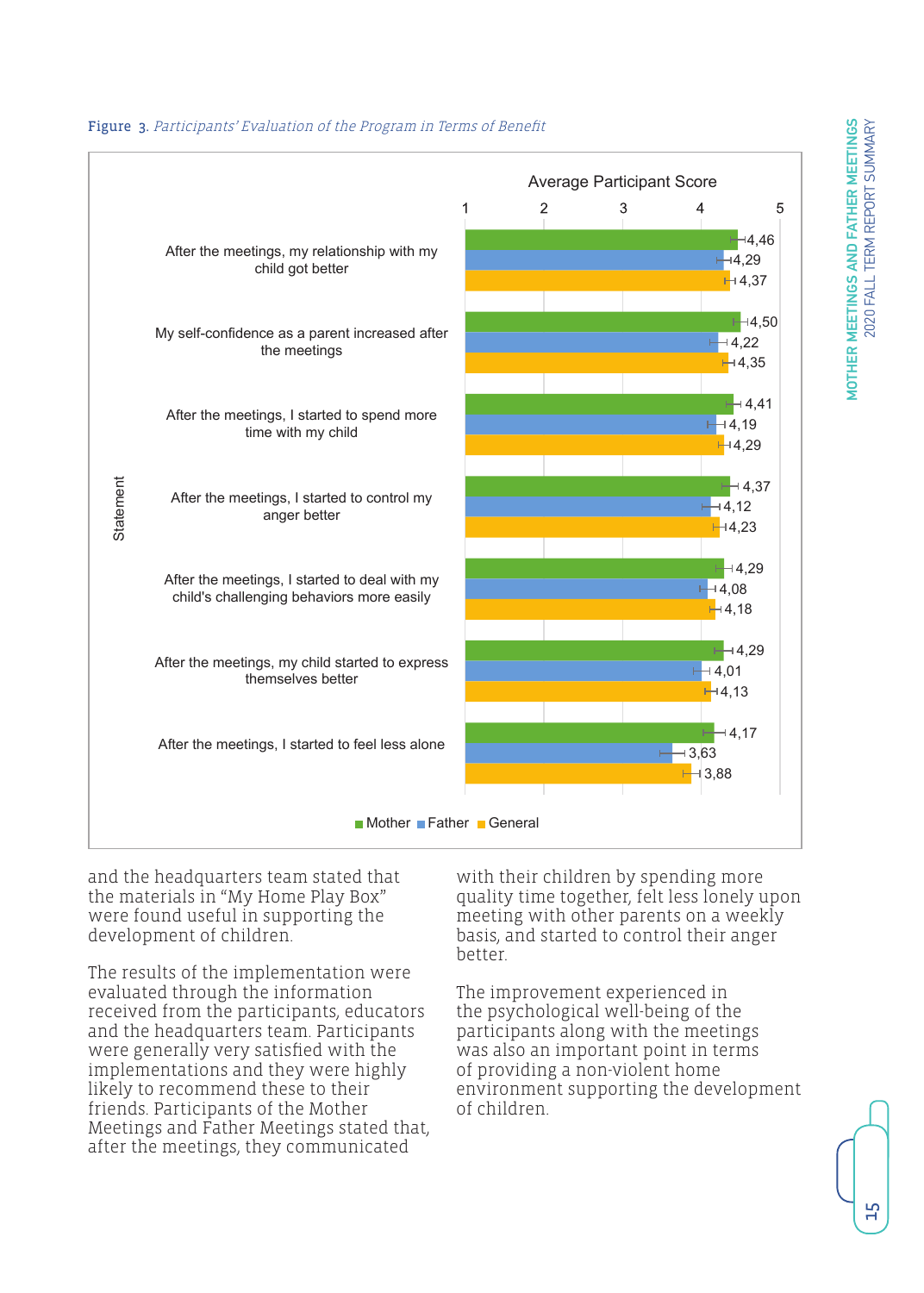<span id="page-15-0"></span>This indicates that Mother/Father Meetings, which were implemented by means of materials sent to homes and remote support for correct parenting attitudes and behaviors during the process brought on by the pandemic, may be an important intervention strategy that can make up for the lack of stimuli that children need even more during this period.

# **4.2. Limitations**

It was not possible to conduct faceto-face evaluations with participants or educators. No data on how the implementation outcomes were reflected on children could be collected from the children themselves as the ultimate beneficiaries. Data collected from participants are based solely on participants' own statements. It may be possible that the answers were given to please in accordance with social desirability. It is very important to note that the results were obtained only under pandemic conditions in the current study, and that these specific conditions should be taken into consideration.

# **4.3. Suggestions**

In both the long term and the short term, it is recommended that some changes and enhancements be made to continue the implementations. Recommendations related to the three main areas in question are given below.

#### **1.** Continuing to implement the current Mother Meeting and Father Meeting implementations in September-December 2021 as well and suggestions regarding the measures that can be taken for this period

Considering the conditions of the pandemic, it has been suggested for the implementation and the "My Home Play Box" implementations to be continued with some arrangements in the period of September-December 2021. These arrangements include the following:

- **•** Arranging use of internet packages according to the current needs of the participants
- **•** Revision of the educators` guide to highlight key considerations
- **•** Examining the questions and options in the observation form and performing the changes that meet the requirements.
- **•** Conduct work for improvement to influence fathers` participation in housework and attitudes in terms of gender equality during Father Meetings.
- **•** Creating a plan to determine the frequency at which the shared supportive contents (YouTube videos, social media messages and language activities, etc.) would be delivered to the participants.

#### **2.** Experiences that can be transferred from the current Mother Meeting and Father Meeting implementations when face-to-face implementation is started

It was found that play materials, books and children's activities in particular were helpful in ensuring mothers and fathers to interact with their children more quickly and creating an environment for parents to spend quality time with their children. It is thought that play materials that can be added to support interaction for the household can increase the impact in face-to-face implementations. This issue will be evaluated in long-term planning.

#### **3.**Recommendations for a model in which both face-to-face and remote education can be applied simultaneously in the long term

The remote education method has shown that populations with limited access (families with children in need of special care, fathers working in shifts or traveling for business, participants in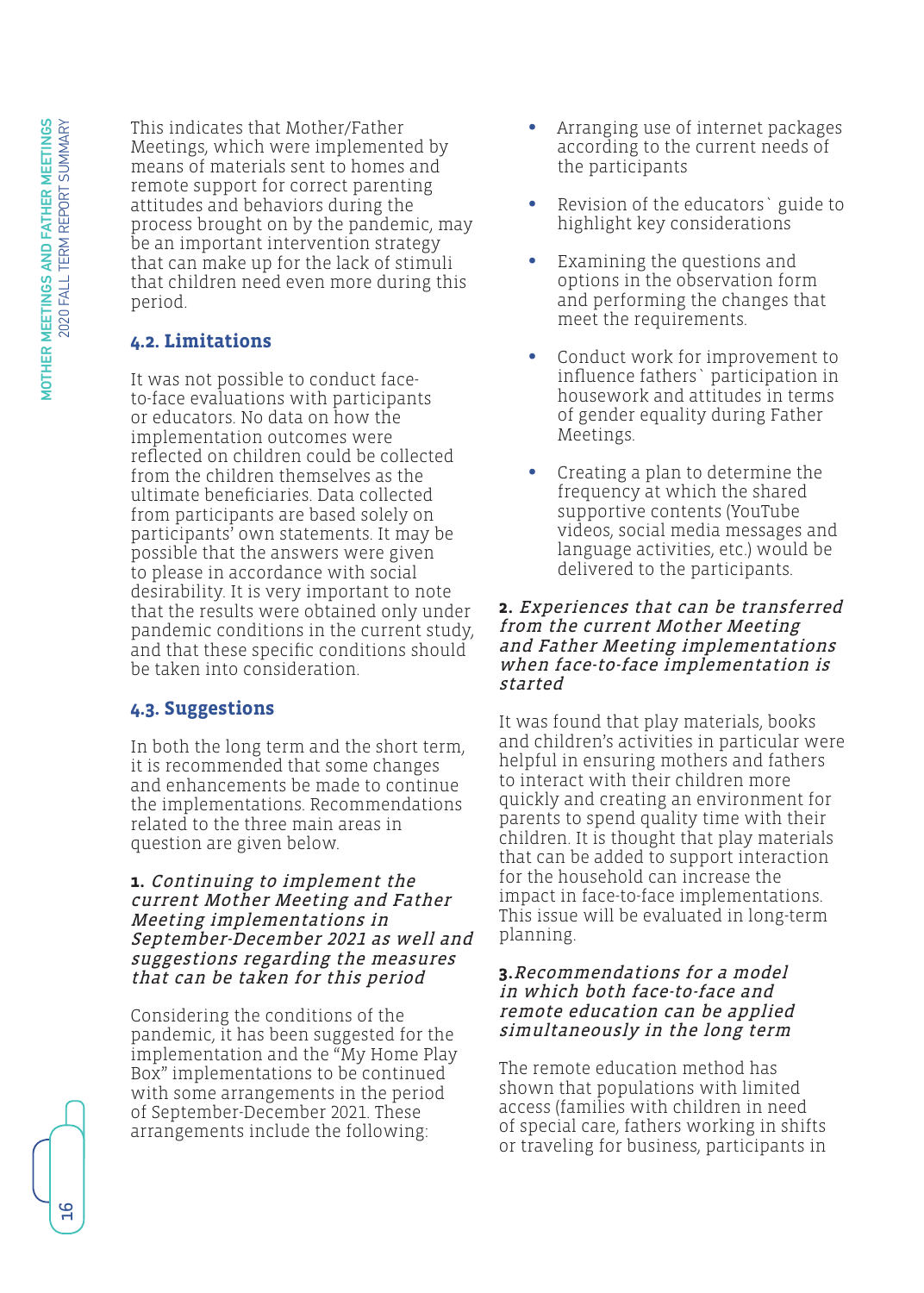<u>ነገ</u>

<span id="page-16-0"></span>regions where we do not have volunteer educators) can also participate in the implementations. It is important to make make the necessary operational planning in order for remote and face-to-face implementations to be performed at the same time.

#### **4.4. Conclusion**

The information gathered from the participants, educators, field consultants and the headquarters team for evaluation of the Mother Meetings and Father Meetings, which were developed and started to be implemented during the COVID-19 pandemic, has shown that the meetings increased parenting behaviors that support development of children and that both the meetings and "My Home Play Box" were helpful to households for purposes of parent-child interaction. Considering the pandemic, the high ratio of participation in the program and the high ratio of access to the target population are quite remarkable. In light of the information obtained from this data, it is suggested for the application to be continued with improvements in the future. Other suggested roadmaps involve for the materials sent to the households at the beginning of the meeting to be also used when face-to-face education activities are started, and for the remote education model to be applied when target populations cannot be reached, are unable to participate in face-to-face education, or under various natural disaster situations.

# **References**

- Development Analytics (2017). Türkiye'de 0-6 yaş arası çocuğun durumu. (The state of the children aged 0 to 6 in Turkey). İstanbul: Anne Çocuk Eğitim Vakfı.
- Richardson, J. T. E. (2011). Eta squared and partial eta squared as measurements of effect size in educational research. Educational Research Review, 6 (2), 135–147.
- Schonfeld, D. J., and Demaria, T. (2015). Providing psychosocial support to children and families in the aftermath of disasters and crises. Pediatrics, 136 (4), 1120-1130. [https://doi.org/10.1542/peds.2015-](https://doi.org/10.1542/peds.2015-2861) [2861](https://doi.org/10.1542/peds.2015-2861)